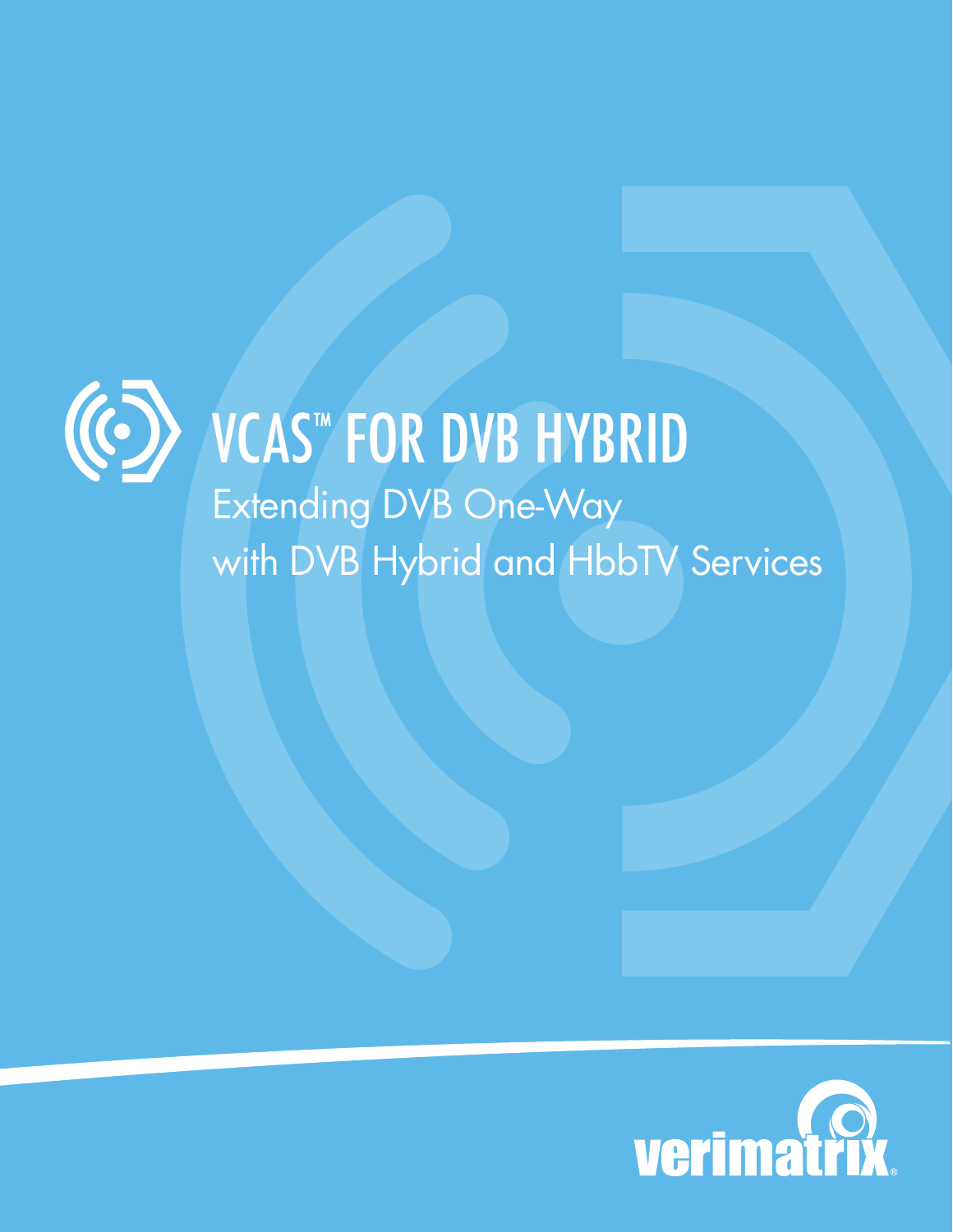# INTEGRATE INTERACTIVE MIDDLEWARE AND HBBTV SERVICES TO A RANGE OF HYBRID SET-TOP BOXES AND SMART TVS

## THE CHALLENGE

As operators transition from a broadcast network to a multi-network service, they must continue to handle the technical and commercial factors involved in growing such a business:

- Lack of set-top box return path to the headend
- Need to increase average revenue per user by offer personalized services
- Increased competition from telcos and OTT operators

Providers are pressured to offer their viewers full content access independent of time, device and location through an intuitive interface while not increasing vulnerability to piracy.





### THE SOLUTION

To offer further revenue protection, Verimatrix solutions are designed to be future-proof as the pay-TV industry undergoes rapid transformation. The VCAS for DVB Hybrid solution incorporates enhanced security for UHD/4K support, HbbTV, MPEG-DASH and IPv6. Operators no longer need to worry about soon-to-be obsolete technology as Verimatrix has built solutions flexible enough to account for any scenario.

Our solutions enable operators to deploy modern, cost-effective systems with integrated extensions to multi-device streaming. The VCAS for DVB Hybrid solution is based on a single content authority approach that helps operators stay ahead of the competition by expanding business models and partnering with mobile networks.

VCAS for DVB Hybrid is completely compliant to applicable DVB standards and pre-integrated with a broad range of partner headend and software systems. Close relationship with the major chipset vendors and set top box manufacturers has created a marketplace that offers a very wide selection of robust client devices at different price points.

In addition to its Farncombe audit, VCAS for DVB Hybrid has been proven effective in the field for its key benefits:

- Cardless set top box client technology, with optional smart card support
- Highly efficient EMM bandwidth handling
- Comprehensive advanced bit rate streaming
- Scalable to support evolving business models; supports HbbTV and hybrid service delivery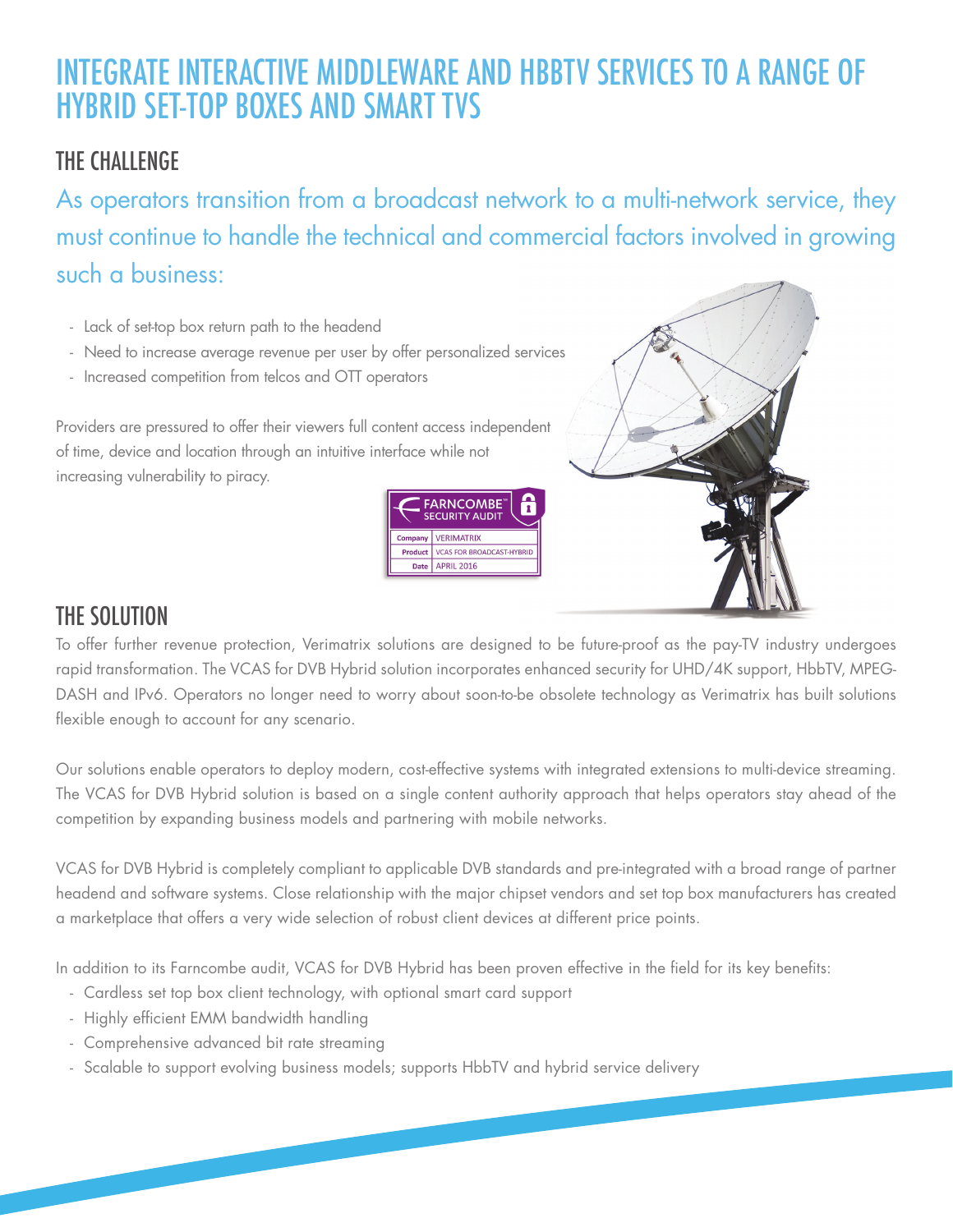# VCAS™ FOR DVB HYBRID SYSTEM ARCHITECTURE AND KEY COMPONENTS



- Operator Management Interface (OMI) The core administrative component of VCAS, the OMI provides a single VCAS integration point for customer care, billing and middleware systems through a set of content, device and entitlement management interfaces.
- Broadcast Content Security Manager (BCSM) BCSM enables advanced pay-TV business models within VCAS secured one-way networks. It provides operators with unlimited flexibility to define pay-TV products and services, manages authentication, key distribution and user control. BCSM includes an entitlement control message (ECM) generator, implementing DVB Simulcrypt with multiplexers/scramblers, which enables MPEG-compliant Multi-Program Transport Stream (MPTS) encryption. This is complemented by an optional DVB SI server.
- Verimatrix Encryption Engine This high-performance device encapsulates all cryptographic operations to protect ciphers and control mechanisms, and the set of operator keys.
- ViewRight<sup>®</sup> STB for DVB Verimatrix offers client security flexibility with a choice of software-based clients, cardless secure SOC implementations, and advanced smart cards, all within the ViewRight ONE client security umbrella, allowing operators to match STB technology with ARPU potential. There are also DVB-CI and CI+ client options.
- Adaptive Content Security Manager (ACSM) VCAS security components for networks implementing HLS or DASH based OTT services. ACSM supports authentication, key distribution and user control and acts as the root Certificate Authority in a PKI hierarchy.
- MultiCAS™/Adaptive MultiCAS/Adaptive integrates high-performance third-party AES scramblers with proven VCAS key management functions. Content encryption keys are generated either by ACSM or the HLS/DASH encoder/scrambler and exchanged via the MultiCAS interface.
- ViewRight® Web An integral part of ViewRight ONE, the web clients implement VCAS ABR security in off-the-shelf CE devices enabled for HLS/DASH, including iOS and Android phones and tablets, PC/Macs, smart TVs and set-top boxes.